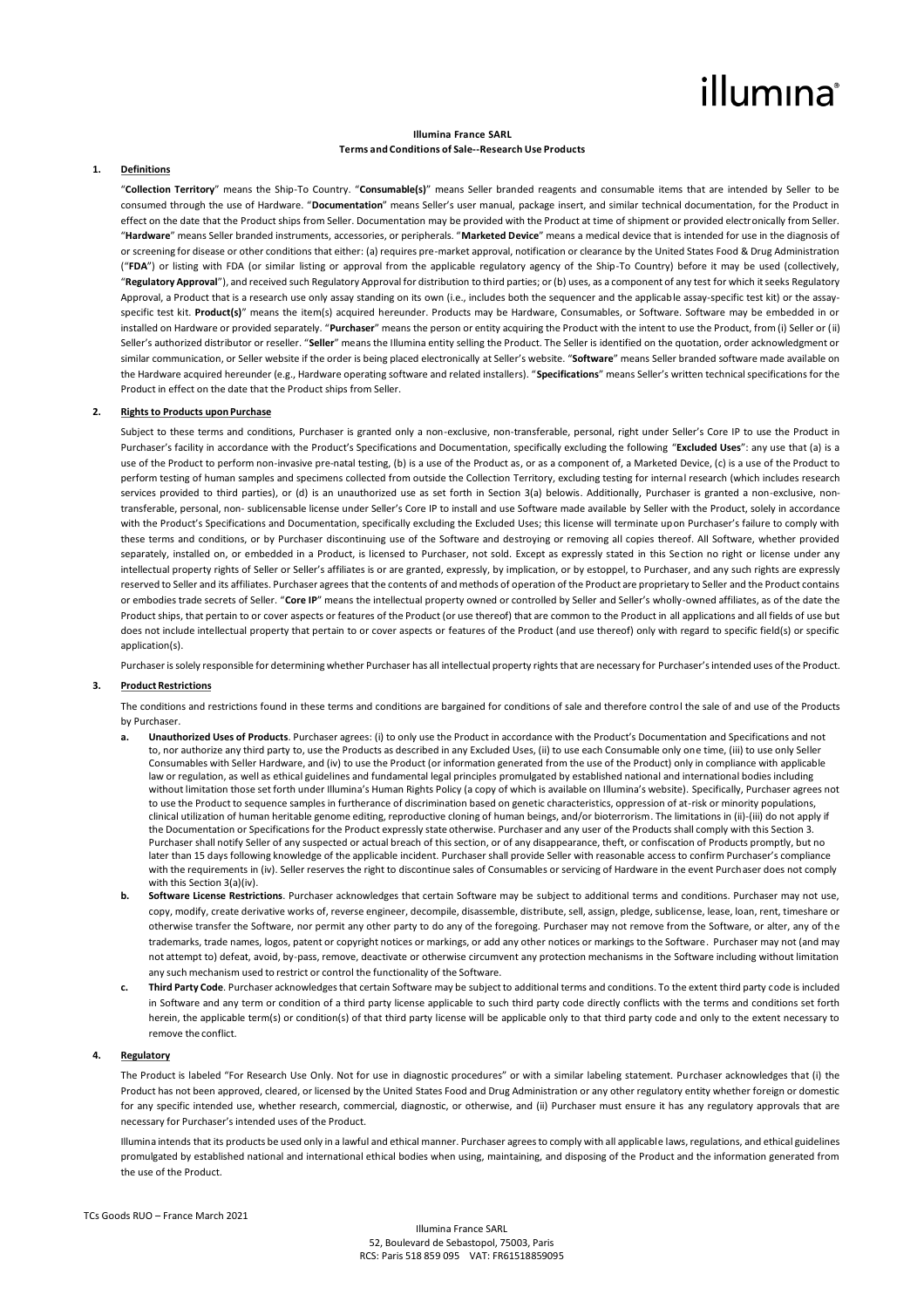# illumına

# **5. Limited Liability**

TO THE EXTENT PERMITTED BY LAW, IN NO EVENT SHALL SELLER OR ITS SUPPLIERS BE LIABLE TO PURCHASER OR ANY THIRD PARTY FOR COSTS OF PROCUREMENT OF SUBSTITUTE PRODUCTS OR SERVICES, LOST PROFITS, DATA OR BUSINESS, OR FOR ANY INDIRECT, SPECIAL, INCIDENTAL, EXEMPLARY, CONSEQUENTIAL, OR PUNITIVE DAMAGES OF ANY KIND ARISING OUT OF OR IN CONNECTION WITH, WITHOUT LIMITATION. THE SALE OF THE PRODUCT, ITS USE, SELLER'S PERFORMANCE OR ANY OF THESE TERMS AND CONDITIONS, HOWEVER ARISING OR CAUSED AND ON ANY THEORY OF LIABILITY (WHETHER IN CONTRACT, TORT (INCLUDING NEGLIGENCE), STRICT LIABILITY OR OTHERWISE).

TO THE EXTENT PERMITTED BY LAW, SELLER'S TOTAL AND CUMULATIVE LIABILITY TO PURCHASER OR ANY THIRD PARTY ARISING OUT OF OR IN CONNECTION WITH THESE TERMS AND CONDITIONS, INCLUDING WITHOUT LIMITATION, THE PRODUCT (INCLUDING USE THEREOF) AND SELLER'S PERFORMANCE, WHETHER IN CONTRACT, TORT (INCLUDING NEGLIGENCE), STRICT LIABILITY OR OTHERWISE, SHALL IN NO EVENT EXCEED THE AMOUNT PAID TO SELLER FOR THE PARTICULAR PRODUCT CONTAINED IN THE PARTICULAR ORDER THAT DIRECTLY CAUSED THE LIABILITY. NOTHING IN THESE TERMS AND CONDITIONS SHALL LIMIT LIABILITYOF A PARTY OR ITS AFFILIATED ENTITIES FOR GROSS NEGLIGENCE OR FRAUD.

#### **6. Limitations on Warranties**

TO THE EXTENT PERMITTED BY LAW AND SUBJECT TO THE EXPRESS PRODUCT WARRANTY MADE IN THESE TERMS AND CONDITIONS SELLER MAKES NO (AND EXPRESSLY DISCLAIMS ALL) WARRANTIES, EXPRESS, IMPLIED OR STATUTORY, WITH RESPECT TO THE PRODUCT, INCLUDING WITHOUT LIMITATION, ANY IMPLIED WARRANTY OF MERCHANTABILITY, FITNESS FOR A PARTICULAR PURPOSE, NONINFRINGEMENT, OR ARISING FROM COURSE OF PERFORMANCE, DEALING, USAGE OR TRADE. WITHOUT LIMITING THE GENERALITY OF THE FOREGOING, SELLER MAKES NO CLAIM, REPRESENTATION, OR WARRANTY OF ANY KIND AS TO THE UTILITY OF THE PRODUCT FOR PURCHASER'S INTENDED USES.

#### **7. Product Warranty**

All warranties are personal to the Purchaser and may not be transferred or assigned to a third-party, including an affiliate of Purchaser. All warranties are facility specific and do not transfer if the Product is moved to another facility of Purchaser, unless Seller conducts such move. The warranties described in these terms and conditions exclude any stand-alone third party goods that may be acquired or used with the Products.

- **a. Warranty for Consumables**. Seller warrants that Consumables, other than custom Consumables, will conform to their Specifications until the later of (i) 3 months from the date of shipment from Seller, or (ii) any expiration date or the end of the shelf-life pre-printed on such Consumable by Seller, but in either event, no later than 12 months from the date of shipment. With respect to custom Consumables (i.e., Consumables made to specifications or designs made by Purchaser or provided to Seller by, or on behalf of, Purchaser), Seller only warrants that the custom Consumables will be made and tested in accordance with Seller's standard manufacturing and quality control processes. Seller makes no warranty that custom Consumables will work as intended by Purchaser or for Purchaser's intended uses.
- **b. Warranty for Hardware**. Seller warrants that Hardware, other than Upgraded Components, will conform to its Specifications for a period of 12 months after its shipment date from Seller unless the Hardware includes Seller provided installation in which case the warranty period begins on the date of installation or 30 days after the date the Hardware was delivered, whichever occurs first ("**Base Hardware Warranty**"). "**Upgraded Components**" means Seller provided components, modifications, or enhancements to Hardware provided pursuant to the Base Hardware Warranty. Seller warrants that Upgraded Components will conform to their Specifications for a period of 90 days from the date the Upgraded Components are provided by Seller. Upgraded Components do not extend the Base Hardware Warranty unless the upgrade was conducted by Seller at Seller's facilities in which case the upgraded Hardware shipped to Purchaser comes with a new Base HardwareWarranty.
- **c. Exclusions from Warranty Coverage**. The foregoing warranties do not apply to the extent a non-conformance is due to (i) abuse, misuse, neglect, negligence, accident, improper storage, or use contrary to the Documentation or Specifications, (ii) use that is an Excluded Use, (iii) improper handling, installation, maintenance, or repair (other than if performed by Seller's personnel), (iv) unauthorized alterations, (v) Force Majeure events, or (vi) use with a third party's good (unlessthe Product's Documentation or Specifications expressly state such third party's good is for use with the Product).
- **d. Procedure for Warranty Coverage**. In order to be eligible for repair or replacement under this warranty Purchaser must (i) promptly contact Seller's support department to report the non-conformance, (ii) cooperate with Seller in confirming or diagnosing the non-conformance, and (iii) return the Product, transportation charges prepaid to Seller following Seller's instructions or, if agreed by Seller and Purchaser, grant Seller's authorized repair personnel access to the Product in order to confirm the non-conformance and make repairs.
- **e. Sole Remedy under Warranty**. Seller will, at its option, repair or replace non-conforming Product that is covered by this warranty, provided that Seller can reasonably identify and confirm such nonconformance. The warranty period for repaired or replaced Consumables is 90 days from the date of shipment, or the remaining period on the original Consumables warranty, whichever is later. Hardware may be repaired or replaced with functionally equivalent, reconditioned, or new Hardware or components (if only a component of Hardware is non-conforming). If the Hardware is replaced in its entirety, the warranty period for the replacement is 90 days from the date of shipment or the remaining period on the original Hardware warranty, whichever is later. If only a componentis being repaired or replaced, the warranty period forsuch componentis 90 daysfrom the date ofshipmentor the remaining period on the original Hardware warranty, whichever ends later. The preceding states Purchaser's sole remedy and Seller's sole obligations under the warranty.

# **8. Indemnification**

- **a. Indemnification by Seller**. Subject to these terms and conditions, including without limitation, the Exclusions to Seller's Indemnification Obligations (Section 8(b) below), the Conditions to Indemnification Obligations (Section 8(d) below), Seller shall (i) defend, indemnify and hold harmless Purchaser against any third-party claim or action alleging that the Product when used in accordance with these terms and conditions infringes the valid and enforceable intellectual property rights of a third party, and (ii) pay all settlements entered into, and all final judgments and costs (including reasonable legal fees) awarded against Purchaser in connection with such infringement claim. If the Product or any part thereof, becomes, or in Seller's opinion may become, the subject of an infringement claim, Seller shall have the right, at its option, to (A) procure for Purchaser the right to continue using the Product, (B) modify or replace the Product with a substantially equivalent non-infringing substitute, or (C) require the return of the Product and terminate the rights, license, and any other permissions provided to Purchaser with respect to the Product and refund to Purchaser the depreciated value (as shown in Purchaser's official records) of the returned Product at the time of such return; provided that, no refund will be given for used-up or expired Consumables. This Section states the entire liability of Seller for any infringement of third party intellectual property rights.
- **b. Exclusions to Seller Indemnification Obligations**. For the avoidance of doubt, Seller has no obligation to defend, indemnify or hold harmless Purchaser for any infringement claim to the extent such infringement arises from: (i) use of the Product in any manner or for any Excluded Use, (ii) use of the Product in any manner not in accordance with the rights expressly granted to Purchaser under these terms and conditions, (iii) use of the Product in combination with any third party products, materials, or services (unless the Product's Documentation or Specifications expressly state such third party's good is for use with the Product), (iv) use of the Product to perform any assay or other process not supplied by Seller, (v) Seller's compliance with specifications or instructions for such Product furnished by, or on behalf of, Purchaser, or (vi) Purchaser's breach of any of these terms and conditions, (vii) use of stand-alone third party goods that may be acquired or used with the Products(each of (i) – (vii), is referred to as an "**Excluded Claim**").

#### TCs Goods RUO – France March 2021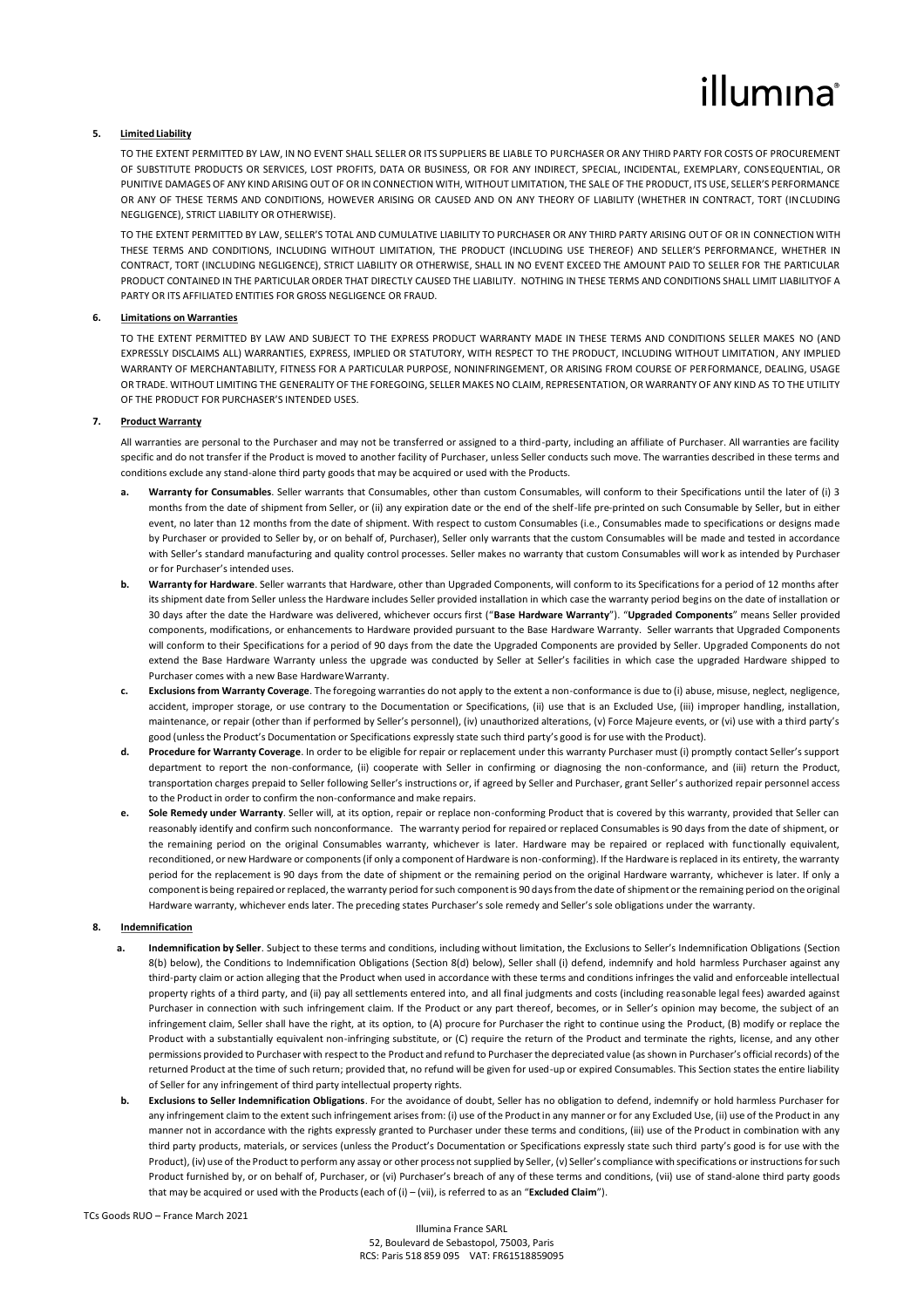# lumına

- **c. Indemnification by Purchaser**. Purchaser shall defend, indemnify and hold harmless Seller, its affiliates, their non-affiliate collaborators and development partners that contributed to the development of the Product, and their respective officers, directors, representatives and employees against any claims, liabilities, damages, fines, penalties, causes of action, and losses of any and every kind (including reasonable legal fees), including without limitation, personal injury or death claims, and infringement of a third party's intellectual property rights, resulting from, relating to, or arising out of any Excluded Claim.
- **d. Conditions to Indemnification Obligations**. The parties' indemnification obligations are conditioned upon the party seeking indemnification (i) promptly notifying the other party in writing of such claim or action, (ii) giving the other party exclusive control and authority over the defense and settlement of such claim or action, (iii) not admitting infringement of any intellectual property right without prior written consent of the other party, (iv) not entering into any settlement or compromise of any such claim or action without the other party's prior written consent, and (v) providing reasonable assistance to the other party in the defense of the claim or action; provided that, the indemnifying party reimburses the indemnified party for its reasonable out-of-pocket expenses incurred in providing suchassistance.

### **9. Payment Terms**

Seller will invoice upon shipment. Subject to Seller's credit review of Purchaser (following which Seller shall inform Purchaser of applicable payment terms), all payments are due within 30 days of the date of the invoice. All amounts due shall be paid in the currency found on the invoice. If payment is made by wire or other electronic funds transfer, Purchaser is solely responsible for any bank or other fees charged, and will reimburse Seller for any such fees. If any payment is not made by the due date Seller may exercise all rights and remedies available by law.

Purchaser shall pay for all costs (including reasonable legal fees) incurred by Seller in connection with the collection of late payments. Each purchase order is a separate, independent transaction, and Purchaser has no right of set-off against other purchase orders or other transactions with Seller. Seller will determine payment terms on a per-order basis and may modify credit terms in its discretion. Any amount not paid by the due date will bear interest from the day following the date on the invoice at a rate equal to the interest rate applied by the European Central Bank to its most recent refinancing operation plus 10 percentage points. In this case, the applicable rate during the first half of the year involved is the applicable rate on 1 January for the relevant year. For the second half of the year involved, it is the applicable rate on July 1 for the relevant year. Late payment penalties are due without the need for a reminder.

#### **10. Shipping Terms; Title and Risk of Loss**

Unless otherwise set forth in writing by Seller or otherwise agreed between the parties, all shipments are made DDP (Incoterms 2020) at the address designated by Purchaser at the time of ordering. In all cases, title (except for Software and third-party software) and risk of loss transfers to Purchaser when Product is made available at such address.

#### **11. Taxes**

Purchaser agrees that any applicable sales, use, excise, VAT (value added tax), GST (goods and services tax), withholding and other taxes will be calculated based on both the tax rates in effect on the date of shipment and the ship to address for the Product. Any amounts for tax listed on a quotation, if any, are for reference purposes only and are not binding on Seller. All prices and other amounts payable to Seller are exclusive of and are payable without deduction for any taxes, customs duties, tariffs or charges hereafter claimed or imposed by any governmental authority upon the sale of Product, all of which will be paid by Purchaser. In the event Seller is required by law or regulation to pay any such tax, duty or charge, such amount will be added to the purchase price or subsequently invoiced to the Purchaser.

### **12. General**

- Applicability of Terms and Conditions. These terms and conditions exclusively govern the ordering, purchase, supply, and use of Product, and override any conflicting, amending and/or additional terms contained in any purchase orders, invoices, or similar documents all of which are hereby rejected and are null and void. Seller's failure to object to any such terms shall not constitute a waiver by Seller, nor constitute acceptance by Seller of such terms and conditions. Third party products may be subject to additional terms and conditions.
- **b. Order Changes/Cancellations.** Orders for Products may not be changed or cancelled once placed.
- **c. Governing Law**. These terms and conditions, their interpretation, and the performance of the parties shall be governed by the laws of France. Seller and Purchaser agree that the United Nations Convention on Contracts for the International Sale of Goods shall not apply to these terms and conditions, including any terms in the Documentation.
- **d. Arbitration**. In Seller's sole discretion, any dispute, claim or controversy arising out of or relating to the breach, termination, enforcement, interpretation or validity of these terms and conditions shall be determined by confidential binding arbitration conducted in the English language to be held in Paris (France) before an arbitrator appointed under the CMAP (Centre for Mediation and Arbitration of Paris, Paris Chamber of Commerce and Industry - 39, avenue Franklin D. Roosevelt, 75008 Paris, France) rules of arbitration ("CMAP Rules") and administered under the CMAP Rules, which are deemed to be incorporated by reference into this clause. In all cases of arbitration hereunder each party shall bear its own costs and expenses and an equal share of the arbitrator's and administrator's fees of arbitration; neither party nor an arbitrator may disclose the existence, content, or results of any arbitration without the prior written consent of both parties, unless required by law; the decision of the arbitrator shall be final and binding on the parties, provided that, the arbitrator shall not have the authority to alter any explicit provision of these terms and conditions; judgment on the award may be entered in any court having jurisdiction. This clause shall not preclude the parties from seeking provisional remedies in aid of arbitration from a court of appropriate jurisdiction.
- **e. Representations and Warranties**. Purchaser is not an authorized dealer, representative, reseller, or distributor of any of Seller's, or its affiliates', products or services. Purchaser represents and warrants that it (i) is not purchasing the Product on behalf of a third party, (ii) is not purchasing the Product in order to resell or distribute the Product to a third party, (iii) is not purchasing the Product in order to export the Product from the country into which Seller shipped the Product pursuant to the ship-to address designated by Purchaser at the time of ordering ("**Ship-To Country**"), and (iv) will not export the Product out of the Ship-To Country.
- **f. Remedies for Breach**. In addition to any remedies specified elsewhere under these terms and conditions, and any remedies available to Seller under law or in equity, in the event Purchaser breaches these terms and conditions, including without limitation Sections 2-4, Seller may do any, all, or any combination of the following: (i) cease performance, including without limitation, cease further shipments of Product, (ii) terminate the rights granted to Purchaser pursuant to Section 2 (Rights to Product Upon Purchase), (iii) terminate any service contracts then in effect for affected Product, (iv) terminate any remaining product warranty for the affected Product, or (v) require Purchaser to immediately pay any unpaid invoices.
- **g. Service Contracts**. If a Seller extended service contract for Hardware is being provided, then Seller's standard terms and conditions for such service contract shall exclusively govern such extended service contract. Purchaser agrees that all service contracts are both personal to Purchaser and facility specific: services contracts cannot be transferred to a third party and may not be transferred to a new facility if the Hardware is relocated.
- **h. Future Products**. Any future products and/or services ("**Unreleased Products**") are subject to new part numbers, pricing, and specifications and the acquisition of Product hereunder is not in reliance on the availability of any Unreleased Products.
- Seller Affiliates. Any actions or rights that may be performed or exercised by Seller may be performed or exercised by Seller itself or by any of its affiliates. By way of non-limiting example, Seller's affiliates may carry outshipment, servicing, invoicing and receipt of payment.

TCs Goods RUO – France March 2021